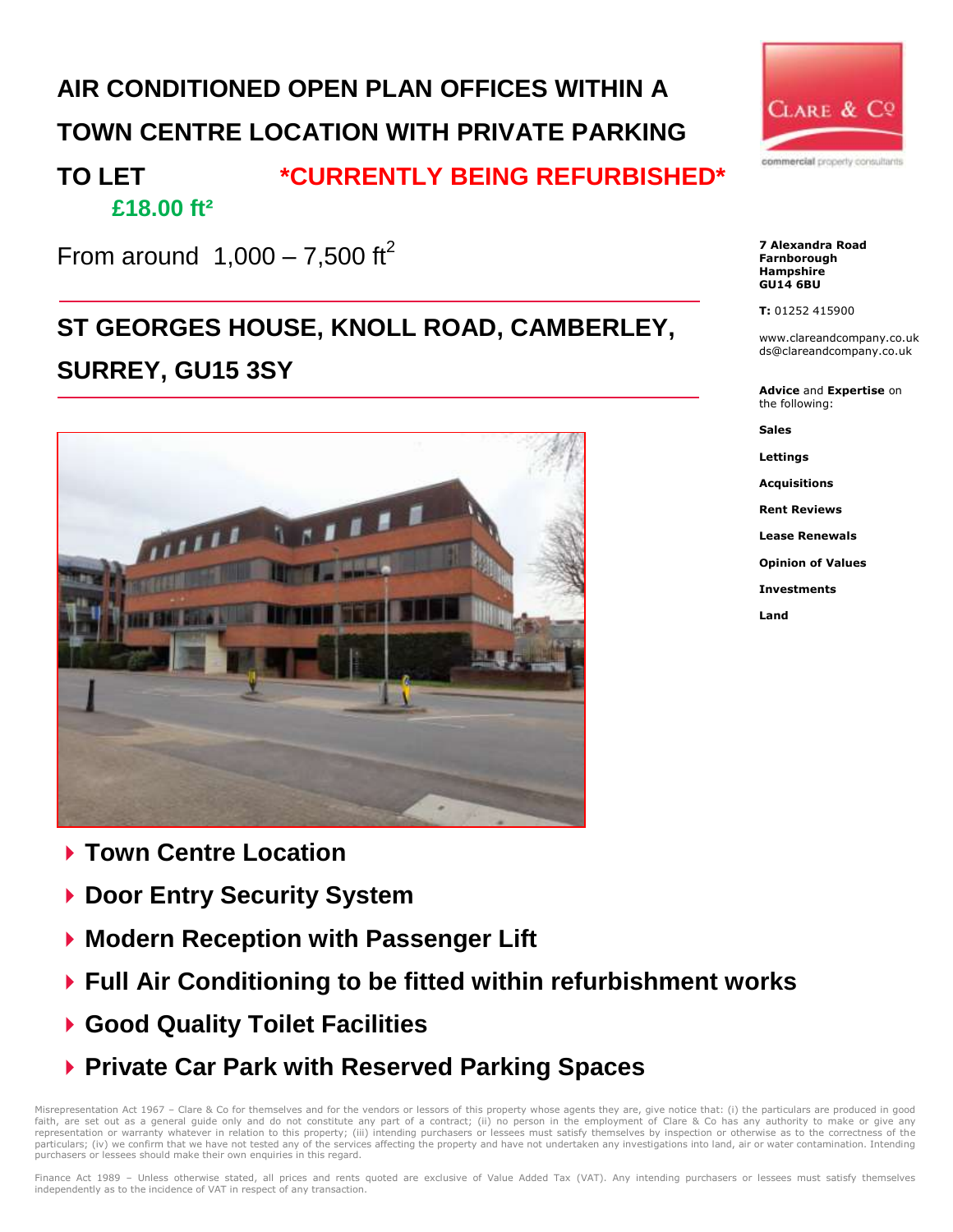#### **LOCATION**

The property is situated in a prominent position in Knoll Road opposite Surrey Heath Borough Council's Offices, Camberley Theatre and a multi storey car park.

The main shopping high street, together with The Square and The Atrium shopping Centres' are home to many of the major retailers including Boots, Sainsburys, T.K. Maxx, Costas etc, and are within a short walk of St Georges House, as is Camberley's train station.

The M3 motorway at Junction 4 via the A30 is within a short drive as is the A31 joining the A3 at Guildford.

#### **DESCRIPTION**

Open plan offices within a good quality and well managed office building, set in one of the best locations for offices within Camberley Town Centre. **The building is in the process of being refurbished with more information on application.** 



**First Floor 1,120 or 2,095 or 3,303 ft<sup>2</sup> Second Floor 3,775 ft² TBC parking spaces Third Floor 1,924 or 2,225 or 4,149 ft² TBC parking spaces**

 **TBC parking spaces**

#### **LEASE TERMS**

Available on new lease terms with length of lease by agreement.

**RENT** A rent of £18.00 ft<sup>2</sup> per annum exclusive of all other outgoings.

#### **SERVICE CHARGE & BUILDINGS INSURANCE**

To be advised.



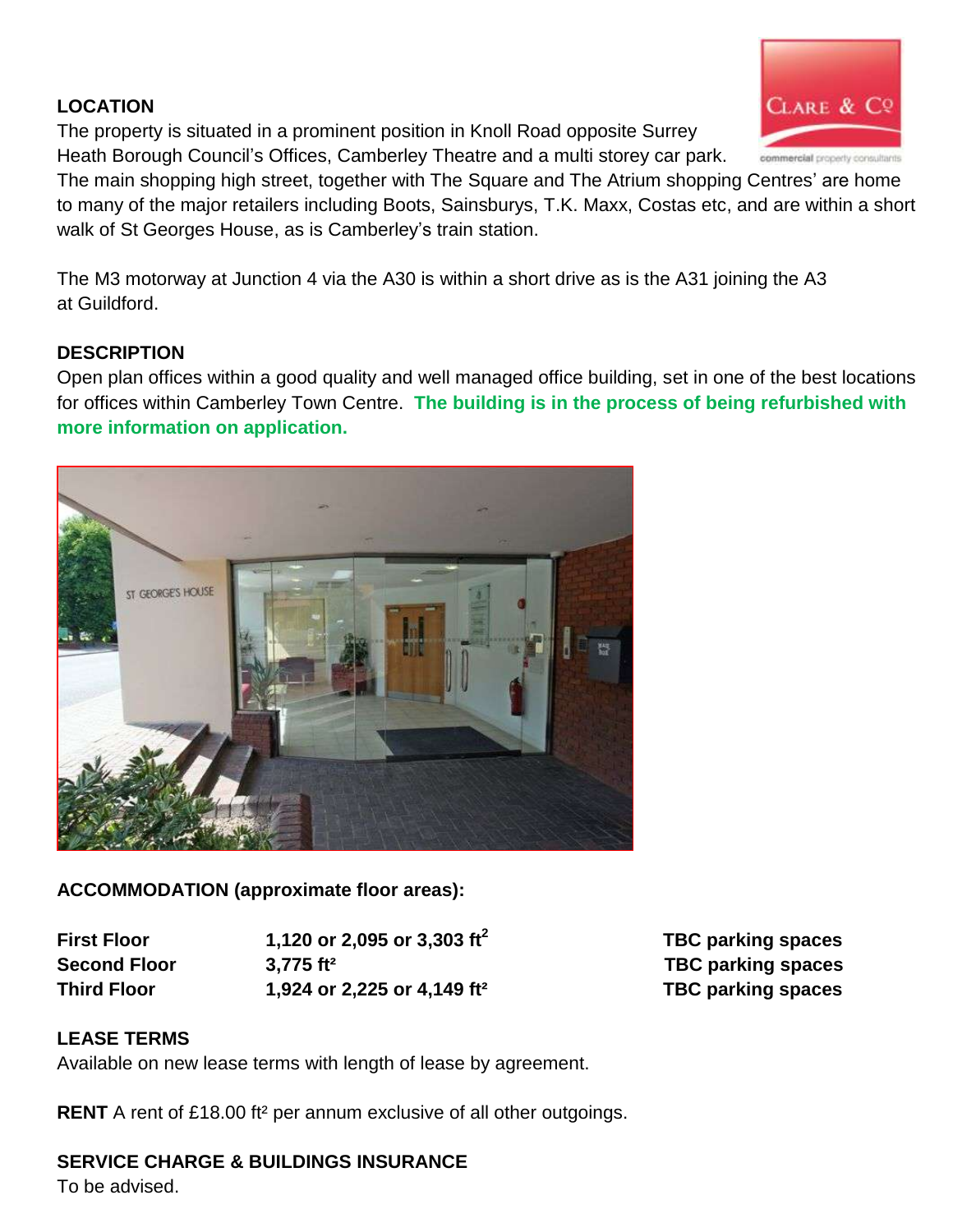





**LEGAL COSTS** Each party to bear their own legal costs in the matter.

### **BUSINESS RATES (Approximate Rates Payable per year)**

The rates payable vary slightly depending on which floor is taken, but approximately the rates payable are between £4.64 ft² to £5.20 ft² payable.

However, we advise that interested parties contact Surrey Heath Borough Council on 01276 707100 in order to confirm these figures.